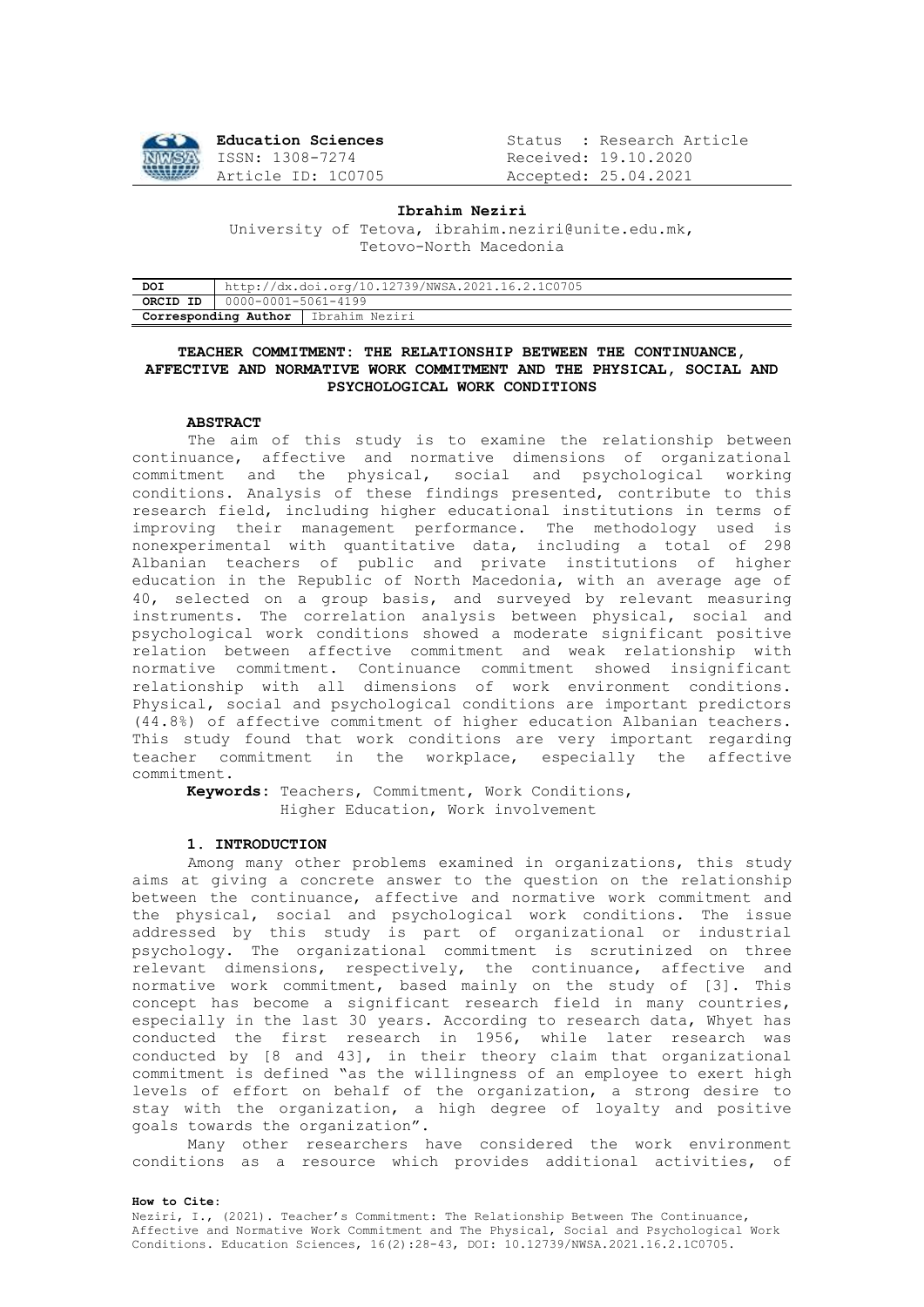

which managers are not that fond of, but, on the other hand, this fact has been argued as a very important source of productivity increase, providing employees with the required work conditions. Becker and Huselid (1998), have also reported the positive relationship between good working conditions and organizational productivity [6 and 66].

The work environment conditions are treated in three dimensions, namely physical, social and psychological with relevant factors. Therefore, in its entirety, the main purpose of this study is to verify the relationship of work commitment (continuance, affective and normative) and the work conditions (physical, social and psychological) in the Albanian teachers in higher education in the Republic of North Macedonia.

#### **2. RESEARCH SIGNIFICANCE**

Work commitment with continuance, affective and normative dimensions**,** is an important variable for any institution since success in achieving maximum work goals, depends, to a great extent, on how employees feel about the institution and its goals. Familiarity of institutions with various factors related to work commitment is important information for any leader or head of an institution. This study provides statistically significant information on the correlation of working environment conditions with the degree of teacher engagement in higher education institutions and an important scientific model for predicting teachers' emotional involvement in the workplace from the working conditions.

The limitations of this study are as follows. This study is limited regarding the level of generalization of the results for all universities, including the Macedonian nationality teachers in the Republic of North Macedonia. Another limitation is the lack of analysis of comparisons between the types of faculties and study programs, due to the unequal and not very high number of teachers, as well as the impossibility to represent the results within a study program. During the implementation of the study, special attention was paid to various factors and events related to the higher education situation in the country (at the time this study was conducted there was a substantial level of public opposition and debate on the proposed legal changes). Another limitation is the impossibility to measure more factors within institutions, which are presumed to impact the main study variables. Certainly, the election on teachingscientific positions, family circumstances, the scientific title and other, play an important role. However, this study did not manage to obtain information about these factors. The generalization of physical, social, and psychological conditions in the work environment is another limitation of this study, since, in addition to the measured condition factors, there are numerous other physical, social, and psychological factors in the work environment that are not included in this study, due to their large number. Other factor analysis related to the work conditions remain for future studies, although the focus of this study was on the work environment at universities. Another factor that interferes with the results is the duration of functioning, since the institution founding, including their history. This may reflect on the results of affective, normative and continuance commitment, as they are directly related to the teachers' interaction with the institution. We believe that the political crisis and the events in the public life limit the results of the study, since it is precisely during this period that the data were collected.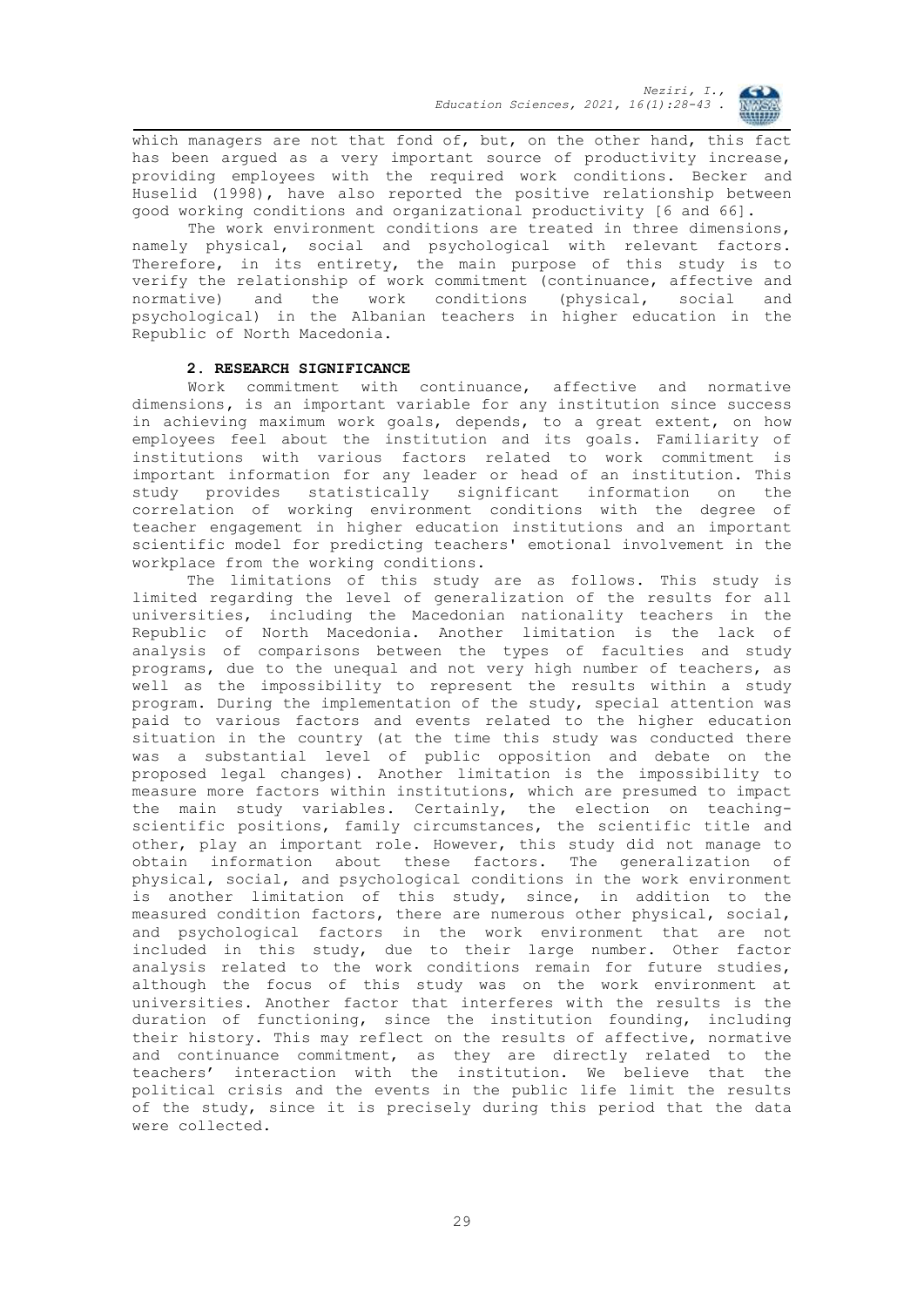

#### **3. THEORETICAL CONTEXT**

#### **3.1. Organizational Commitment Dimensions**

Based on the theory and findings of Allen and Meyer (1991), there are three dimensions of organizational commitment: continuance, affective and normative [3]. The research was conducted in June 1999, to obtain the psychometric assessment of Meyer and Allen's version of measuring commitment in organizations, using the questionnaire as a measuring instrument of commitment and job satisfaction dimensions. The questionnaire included questions from Allen and Meyer's (1990) version. In addition to the descriptive analysis, the factor analysis was used, as confirmatory, to determine Allen and Meyer's dimensions regarding the organizational commitment, where 40.6% of respondents were employed in private organizations, 27.5% in governmental organizations and 31.8% in semi-governmental organizations. The sample comprised of 53.1% male respondents, most of which, 71.5%, were under 35. The factor analysis yielded four important factors, in contrast to Meyer and Allen, who found only three factors: continuance, affective and normative commitment. Organizational commitment has always been considered as a predictor of work attitudes and behavioral goals [22]. According to Allen and Meyer (1990) the three organizational commitment classifications are conceptually and empirically separable [3]. Even though there seems to be a great similarity between affective and normative commitment, they are however found to be relatively independent, and are therefore classified as separate [21]. Organizational commitment is defined as a degree, where an employee identifies himself with the organization and is willing to do more work for the benefit of the organization [45].

Mayer and Allen express the main indicators of organizational commitment consisting of:

- Affective commitment, related to the willingness to emotionally connect with the organization and the personal desire to work in the organization.
- Continuance commitment, which refers to the cost estimate in case of leaving the job in the organization.
- Normative commitment, which refers to a psychological relation between the employee and the organization based on loyalty, pride, satisfaction and happiness [49].

Continuance commitment is defined as the willingness to remain in the organization due to personal investments and close working relationships with coworkers, retirement investments and career investments, acquired job skills which are unique to a particular organization, years of employment in a particular organization and many other benefits that make it too costly for one to leave and seek employment elsewhere [21]. The years of employment and benefits that the employee receives from the organization may be more specific than other organizations [48], which represent continuance commitment.

Affective commitment is defined as the emotional attachment to, identification with, and the involvement that an employee establishes with his or her organization in achieving its goals [36]. Affective commitment expresses the emotional attachment of the employees, who show a high degree of emotional commitment feel integrated into the organization and identify themselves with it [39, 42, 43, 58 and 65]. Regarding the organizational commitment, another theory orients this concept towards attitudes, "the identity of the person related to the organization" or when "the goals of the organization and those of the individual become increasingly integrated and congruent" [19 and 55].

Normative commitment does not refer to any personal emotion of the employees towards the organization, but reflects their moral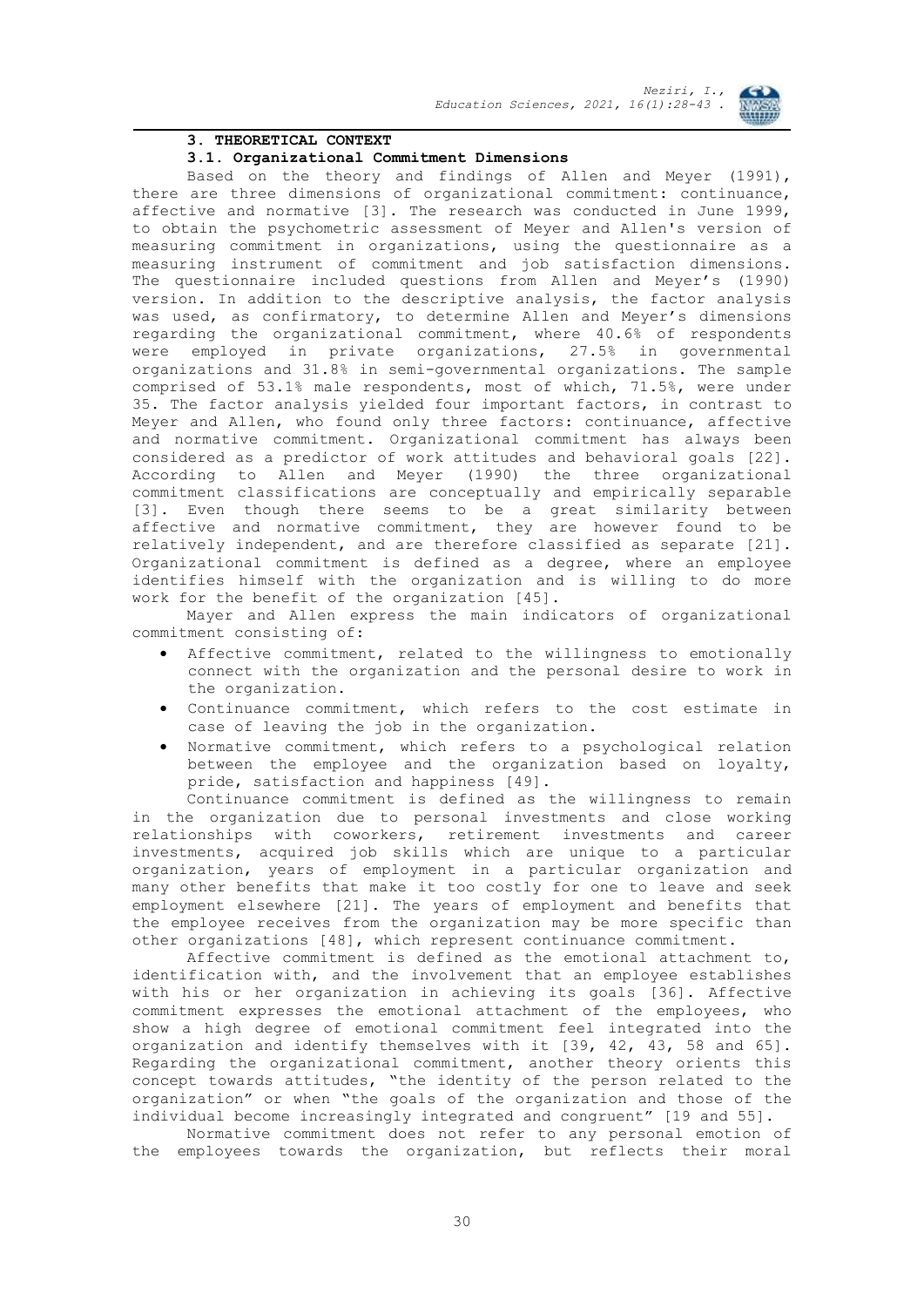(ethical) duty towards the organization [37, 60 and 61]. Weiner (1982), defines normative commitment as a "generalized value of loyalty and duty" [61]. At the same time, he argues that this kind of commitment is natural, due to the way the organization has set it up in society. Weiner also explains this dimension of commitment as a kind of moral duty towards the organization and work, using analogies such as marriage, kinship, religion and others.

## **3.2. Physical, Social and Psychological Conditions in The Work Environment**

The physical environment of an organization and its design and layout can affect employee behavior in the workplace. Brill (1992) estimates that improvements in the physical design of the workplace may result in a 5-10% increase in employee productivity [7 and 33]. Stallworth and Kleiner (1996), argue that, increasingly, an organization's physical layout is designed around employee needs in order to maximize productivity and satisfaction [12 and 52]. In modern times, the physical environment is characterized more by technology, such as computers, furnishings, general furniture, which interact continuously with the senses, bombarding the brains of employees with information [53 and 54]. The work environment area must be equipped with materials and equipment necessary for work, to perform certain duties, which must be in visible and clear places. At the same time, the working hours are of great importance in organizing work activities [17].

The quality of social relationships with colleagues and supervisors in the workplace is crucial for employees and work functioning. The social climate, according to this study, refers to the relationships with colleagues and supervisors, the number of conflicts and the presence of violence in the workplace. All these factors are important for a normal job. Due to this, the strong social bond in the workplace is a significant factor and shows increased willingness to keep the workplace even further [20].

Anderson and Martin (1995), claim that internal communication provides people with important information related to organizing and their work, thus various theorists began to also draw attention to the individual needs of employees, to social interaction and individual achievement [4 and 41]. Moreover, positive interpersonal communication between employees is vital for the professional development and leads to increased personal engagement and self-efficacy at work [24].

The psychological aspect of the work environment conditions in this study refers to the emotional and professional support, praise and criticism, respect by supervisors for the employees of the organization and the like. This support provides understanding and acceptance of the individual, which results in reducing emotional strain [28]. Social support is also instrumental support, which includes receiving information, advice and help from others [28].

In the organizational context, the employee support can come from coworkers, supervisors, or the organization itself. Although coworker support is important even outside the organization, studies have shown a good relationship between supervisor support and low stress levels, as opposed to support from other sources [14 and 27]. Psychological support in the workplace is beneficial in psychological terms, as it increases worker's extent of social integration, sense of belonging, self-esteem, and positive affect [9, 10, 56 and 57]. The perceptions of psychological support provided by the social circle at work, maintains and enhances the positive well-being, which in turn benefits physical health [56].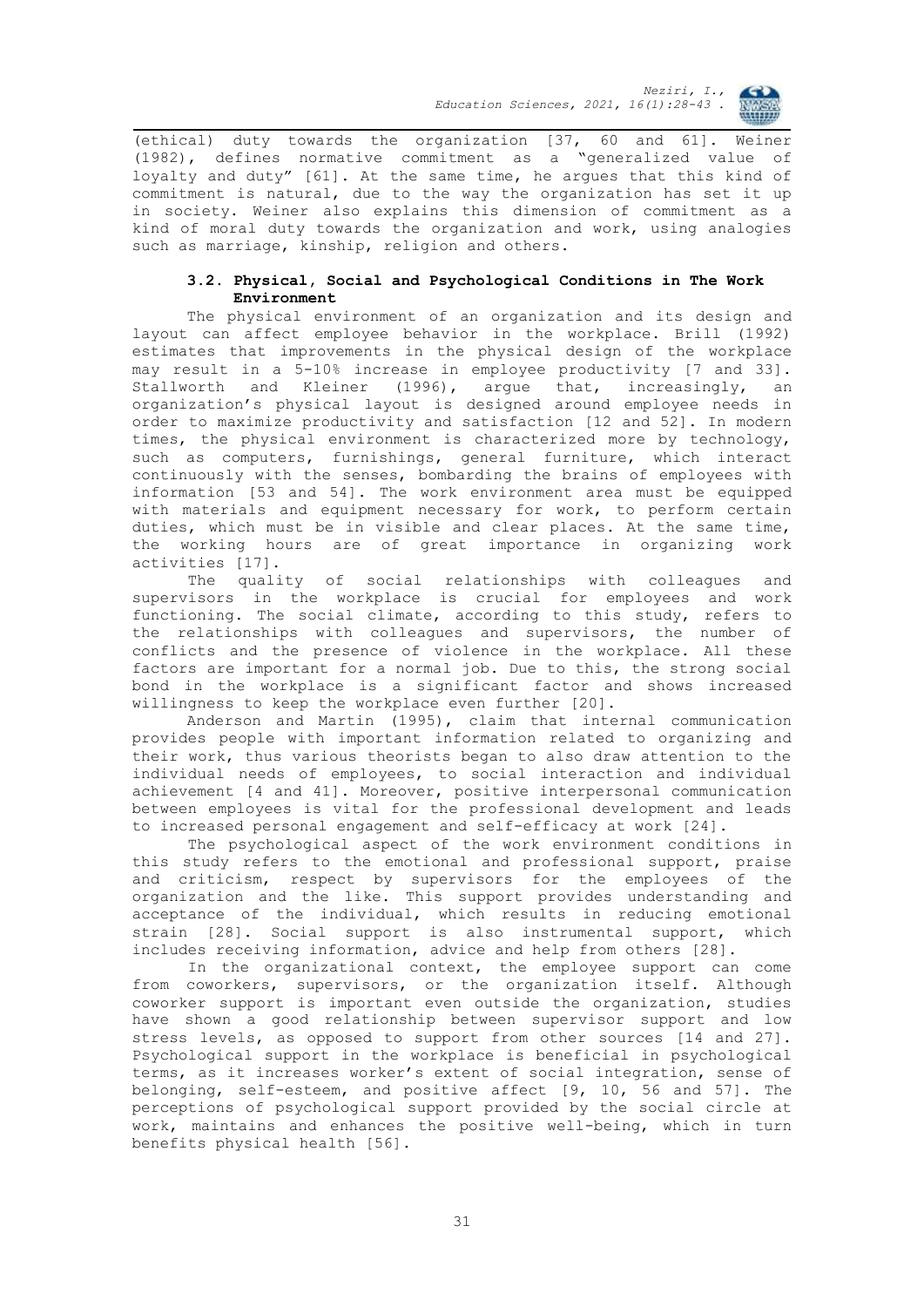In this study, within the dimensions of work environment conditions, the following characteristics are included:

- Physical conditions include the environment and elements of physical nature related to the employee in the work environment and the organization, such as: offices where they stay during working hours, classrooms where teaching activities are performed, safety at work, reimbursement for work, salary delays, appropriate temperature, cleanliness, ventilation, working tools and materials, general conditions in the workplace.
- Conditions of social nature refer to the social aspect, including several factors, such as: the communication quality between colleagues, sincerity in communication, consistent consultation between colleagues, clear informing, timely information regarding changes, supervisors' behavior, relationships between colleagues, correct peer behavior, gender and age discrimination.
- Conditions of psychological nature include psychological aspects of the employee in relation to the supervisor and colleagues at work, such as: praise from supervisors, job criticism, peer support, professional support, and respect from supervisors, collegial climate and attachment with colleagues.

### **4. METHODOLOGY**

### **4.1. The Research Problem, Hypotheses, Sample, Instruments and Operationalization**

The method used in this study is non-experimental correlational in order to find relationships between of the organizational commitment dimensions and the dimensions of physical, social and psychological conditions in the work environment. Based on the nature of the data and adequate assessment through relevant instruments, this is the most appropriate method for the findings of this study. Other control variables as gender, age, employment status, type of institution, employment, work experience, attitudes towards the situation of higher education in RNM and job satisfaction, are included in the study, assessing the effects of these variables on the main relations examined by the study. Comparisons and analysis of control variables are not part of this paper.

Based on the literature review, the research questions and goals, alternative hypotheses for each research objective and question are presented below.

- H1. There is a positive relationship between physical, social and psychological conditions in the work environment and continuance commitment,
- H2. There is a positive relationship between physical, social and psychological conditions in the work environment and affective commitment.
- H3. There is a positive relationship between physical, social and psychological conditions in the work environment and normative commitment in Albanian teachers of higher education institutions in RNM.
- H4. The positive improvement of physical, social and psychological conditions in the work environment will increase the continuance, affective and normative commitment in the organization.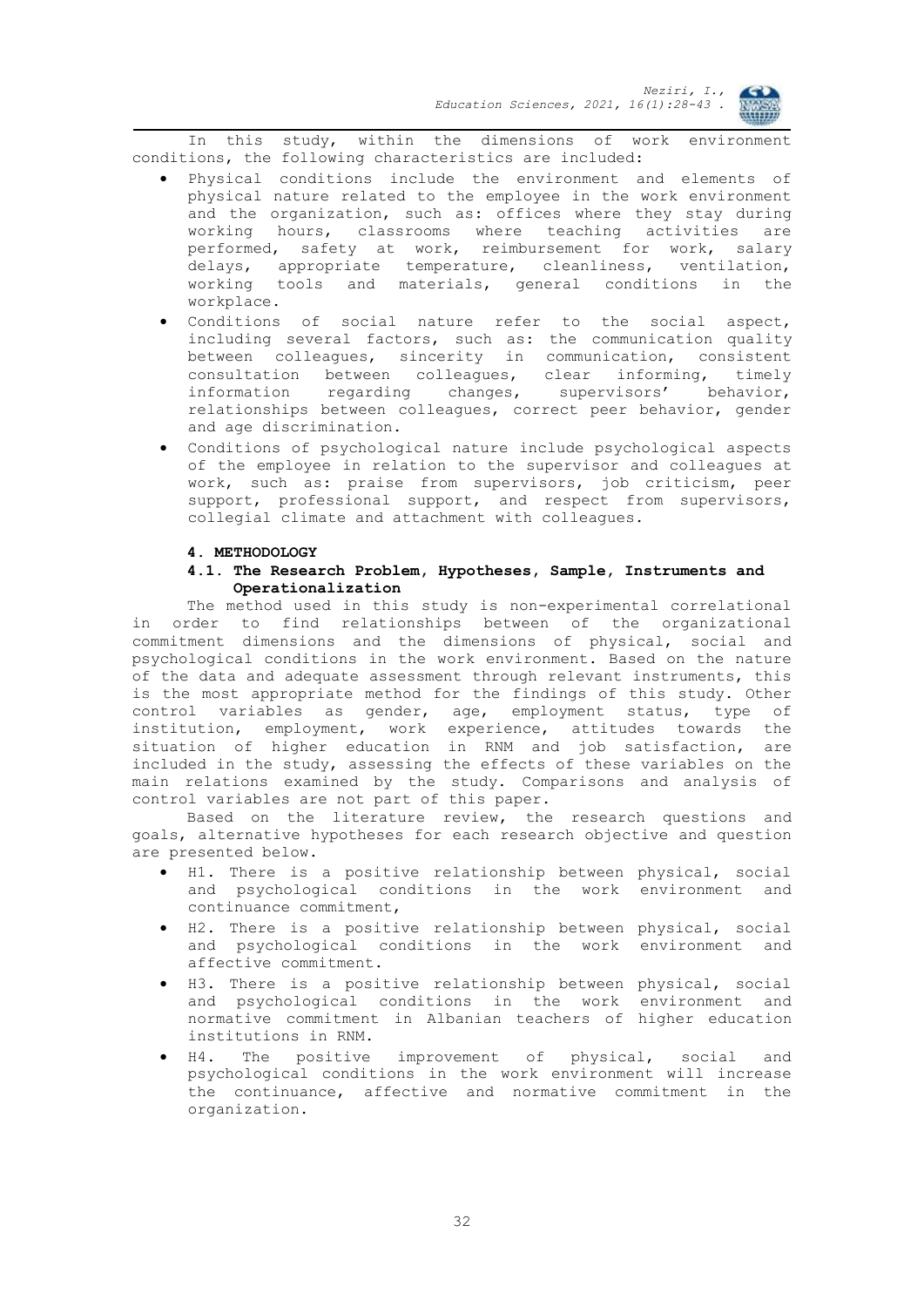#### **4.2. Population and Research Sample**

The targeted population of this study comprises of Albanian teachers of higher education in the Republic of North Macedonia. The sample frame is determined based on the teachers' lists in public and private universities, provided by the relevant university departments and official websites. Stratified random sampling technique was used for the sample selection in all public and private universities where teaching is conducted by teachers of Albanian nationality in the Republic of North Macedonia. The universities included in this study are: the State University of Tetova, South East European University, Balkan University and the Faculty of Pedagogy in "Cyril and Methodius", Skopje. The basis of selecting the sample size is: the total number of the population in the groups, respectively, universities, the confidence level  $+/-5$ , the 95% confidence interval, the number of groups  $(4)$ , the estimated percentage of variance  $50/50$ and the number of non-responses (N\*1.05). Random selection was applied to the total number of teachers, from the respective teacher lists. Heads of faculties and departments were not included, due to the nature of the variable on the quality of communication with supervisors. In groups consisting of less than 50 teachers, all teachers were included in the sample, based on the 95% confidence interval. Based on the groups, the sample selecting criterion is based on homogeneous characteristics between the groups, respectively, teachers of Albanian ethnic group. The teachers who were on the lists of two or more universities were selected only in the university where they are full-time employed and, they have responded regarding only one university. The participating teachers in the pilot were not included. Primarily, each teacher was assigned a code and then a computerized selection was carried out, according to particular sample selection criteria. Out of a total of 328 targeted teachers, 298 responded positively. The number of male teachers is 185 or 62.08%, while 113 are female or 37.92%, which is graphically shown in Table 1. Referring to the employment status, full-time employees were 191 teachers or 64.09%, while part-time employees were 107 or 35.91% of participants. Other demographic variables are not presented in this paper.

| Participant Features |           | Number of Participants |        |
|----------------------|-----------|------------------------|--------|
| Gender               | Male      | 185                    | 62.08% |
|                      | Female    | 113                    | 37.92% |
| Employment Status    | Full-time | 191                    | 64.09% |
|                      | Part-time | 107                    | 35.91% |
| Type of Institution  | Public    | 215                    | 72.14% |
|                      | Private   |                        | 27.85% |

Table 1. Number of participants based on gender, employment status and type of institution

#### **4.3. Instruments**

To measure the organizational commitment for the continuance dimension, the part was used, while the instrument by is used for the normative dimension and is the used for the affective dimension [3, 22 and 42]. This combination of dimensions was decided after the standardization phase of the instrument, for a particular population in Albanian language in 2010, conducted by the author. According to factor analysis, psychometric results of parallel tests and the validity of the content with this combination of dimensions has resulted as more efficient in the instruments. The respective instrument for the given population shows similar results several times in a row and the coefficient  $r=.81$  is shown by repeated tests,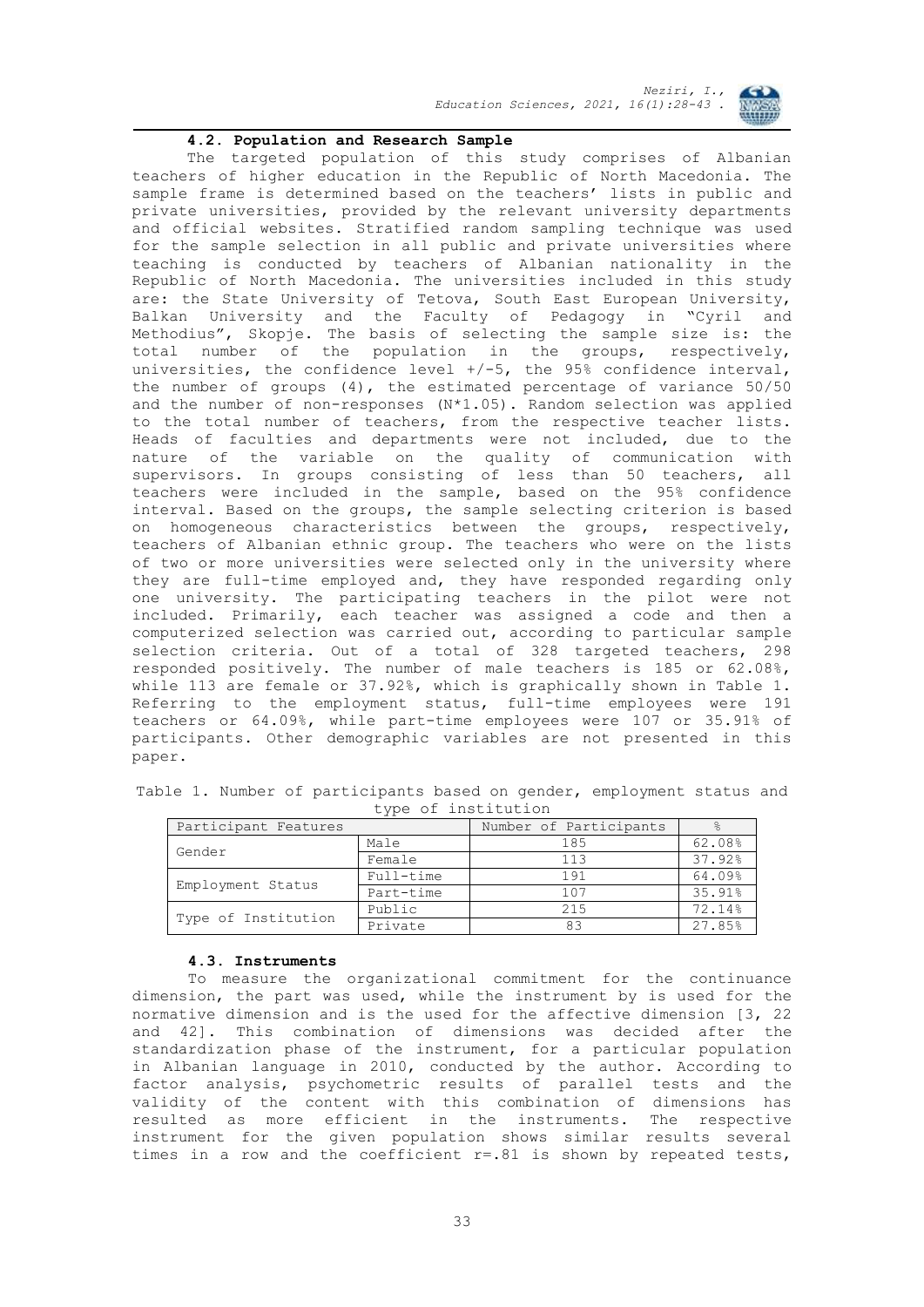

while the respective construct also appears with high internal consistency Alpha Cronbach's α=.86. The factor reduction and the standardization process are not presented in this paper, as they are not part of the purpose of this paper. Factor loadings and relevant tests of factor reduction have eliminated questions which have been inappropriate to the respective population, while the factorial coefficient treated in the final version is from .50 to .80, and it is an acceptable value to indicate a strong factor [5]. Bartlett's Sphericity Test showed statistically significant data since the data matrix resulted in an identity and KMO value sufficient for the sample 84. The final version of the instrument, including all questions adapted in the Albanian language, consisted of 26 questions; 12 questions measured the affective dimension, 8 questions the continuance dimension and the normative dimension was measured by 6 questions. The organizational commitment is determined as the scores achieved on the organizational commitment measuring scale from the answers on each question: with 1 (strongly disagree), 2 (disagree), 3 (somewhat agree), 4 (agree) and 5 (strongly agree), for each scale indicator. The highest value of points achieved after recoding certain questions will represent the highest presence of organizational commitment. The work conditions measuring instrument was developed by the author, based on numerous theories related to work conditions in an organization, adapting it to the universities' environment. This instrument has included theories which classify the working conditions into physical, social and psychological. The study also relied on certain theories, which discuss the physical conditions in the work environment and the instrument of Work Environment Scale, with an internal consistency reliability .78, adapted and modified for the purpose of this study, therefore it included work environment factors adequate to the characteristics of teachers' environment  $[13, 17, 41,$ 46, 53 and 66]. Related to the factor confirmation and the face validity process, 7 teachers, who provided their opinion on the classification of work environment conditions, were interviewed. After the piloting phase, in the final version, two questions were eliminated from the total of 27, which created another factor, inappropriate to the three dimensions of working conditions. The internal consistency of the first phase of application in 2010 resulted in Alpha Cronbach's α=.86. The factor reduction process and the corresponding factor analysis, for which the Kaiser-Meyer-Olkin (KMO) analysis showed a high score of .919, at the same time, the Bartlett's Sphericity Test was statistically significant at .01 level, which indicated that the factor analysis condition was met, grouped the physical factors with a factor loading from .575 to .879 for 11 questions, the social factors with a loading of .578 to .821 with 7 questions and the psychological ones with a factor loading of .748 to .896 with 7 questions, as factors of work environment conditions with 71.71% of the total variance explained.

The work environment conditions are determined as the value of scored in the scale for measuring the assessment of work environment conditions: with 1 (strongly disagree), 2 (disagree), 3 (somewhat agree), 4 (agree) and 5 (strongly agree). The most positive assessment of the work environment for the physical, social and psychological nature of conditions is presented with the highest value scored from the scale total. The final version of the instrument resulted in high internal consistency around a construct with Alpha Cronbach's  $\alpha =$  .905.

#### **4.4. Data Collection and Ethical Criteria**

Given that study sample consisted of university teachers, the time the questionnaire was applied was the most appropriate for the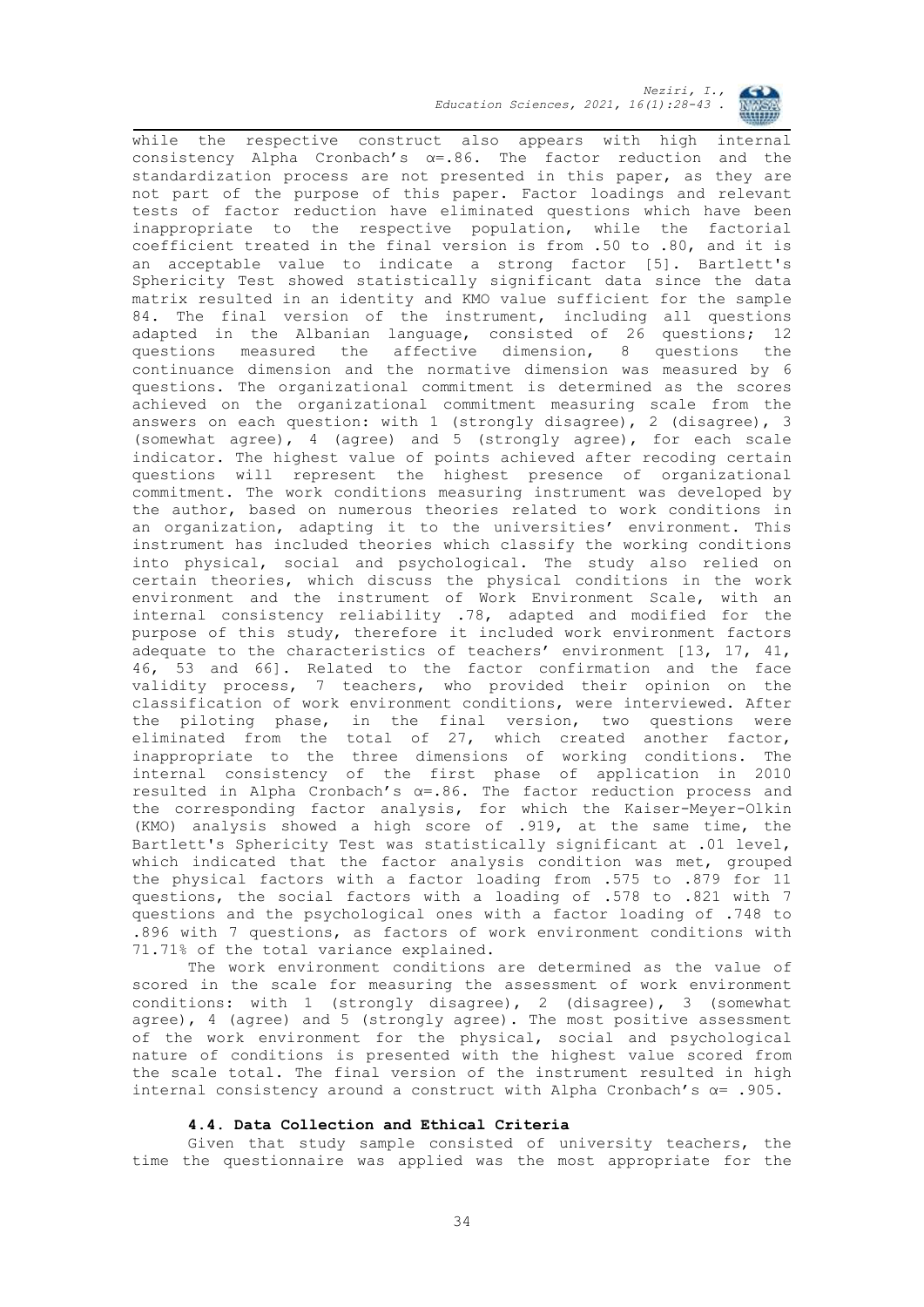

university teachers, avoiding the exam session and first mid-terms. The teachers were sent the questionnaire online in their official or private emails, and an online submission link was provided. The teachers comprising the study sample had the option to complete the questionnaire at any time they considered appropriate, providing complete anonymity. This online form has automatically recorded the answers in the database, so no data was displayed on the respondent questionnaire. The security of filling out the questionnaire was coded; thus, the questionnaire could only be filled out only once using the teacher's e-mail. The procedure of voluntary participation was respected, providing participation consent and refusal options. Regarding the participation refusals, only 6.82% of the sample refused to participate in the survey, representing an acceptable number to allow us consider the survey procedure as successful. The instruction section of the questionnaire was detailed, including all instructions related to filling out the questionnaire, a contact e-mail address for any further details and possible remarks, and the identity of the author and his telephone number were provided as well. Participants had the technical chance to, at any time, withdraw from filling out the questionnaire, without recording the provided answers. In this section, the importance of participating in the study was accentuated, so was the selection of the teacher and the needs of the study, without clearly indicating the purpose of the study, avoiding any influence on the answers. The instruction specified the variables of the study, but not its purpose, avoiding any effects on the statistical results. The online questionnaire could only be filled out on a laptop or computer. This is due to the control of the environmental conditions and the moment of the respondent during the completion of the questionnaire. The online form was applied in order to provide complete anonymity to teachers, due to the sensitivity of the study variables, avoiding direct contact with them. Even in cases of further detail requests via email or phone, after completing the questionnaire, the author of the study did not have access to the identity of the respondent. Although this survey form has its disadvantages, again, we have considered that, in this case, it is the best form for data collection, due to the sensitivity of variables and the nature of the work. All ethical criteria for participation in the study were included and the participation was completely voluntary, informing the subjects that the data will be processed as a whole and without comparisons between different institutions and categories.

#### **5. RESULTS AND DISCUSSION**

Based on descriptive analysis of the variables, the Kolmogorov-Smirnov normality test found normal distributions of continuance, normative, and affective commitment resulting in no statistically significant differences with the expected normality (K-S>.05). The presence of affective commitment resulted in more moderately positive skewness. Physical, social, and psychological conditions also reached normal distribution values within statistically permissible limits and a moderately positive distribution according to Skewness (<05). To achieve the aim and the objectives of the paper, this part includes the hypotheses testing through Pearson coefficient, while the statistical data of variance for normal distribution met the condition of using parametric statistics, although according to, in samples with more than 30 respondents, the condition of normality should not cause any major issues [64]. However, some of the extreme cases are checked through outlier analysis, due to the effect they cause in other analyses.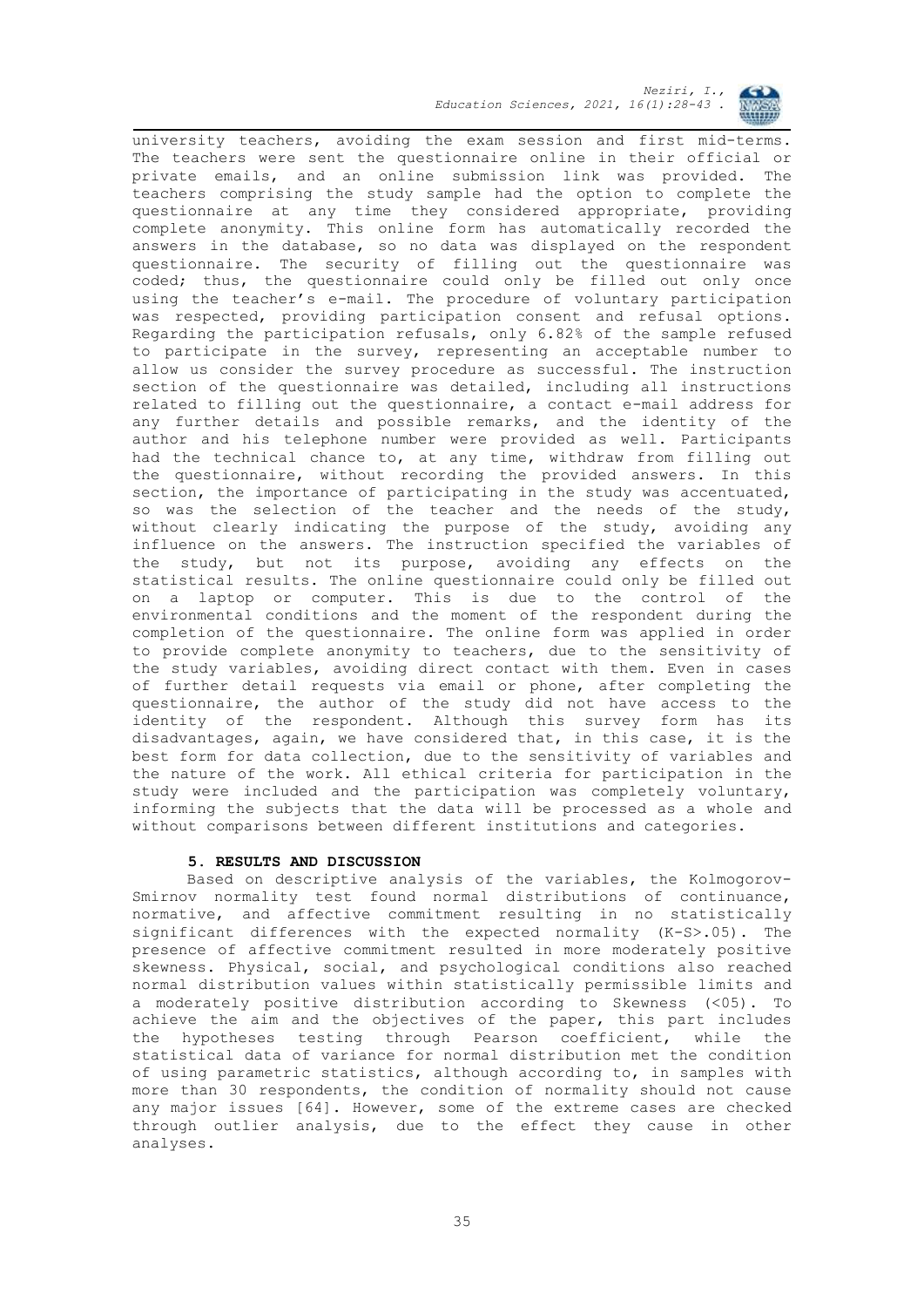

The correlation analysis presented in Table 2 shows a weak relationship between continuance commitment and physical conditions and are not statistically significant (r=.097, n=298, p>.05). Similarly, weak relations are found with the social conditions (r=.080, n=298, p>.05) and conditions of psychological nature (r=.005, n=298, p>.05). All these correlations are weak or almost statistically insignificant and unacceptable, and do not support the set hypothesis (H1).

The affective commitment shows moderate relationship with physical conditions in the work environment  $(r=.522, n=298, p<.01)$  and is statistically acceptable. According to this, the affective commitment is positively related to the physical work conditions. The social conditions show moderate relationships with the affective commitment (r=.513, n=298, p<.01), while regarding psychological conditions, it also results in a moderate and very close to strong relationship (r=.570, n=298, p<.01). Based on all these correlations of affective commitment with the physical, social and psychological dimension in the work environment, we have statistically significant relationships in all cases, which are in favor of the set hypothesis (H2). The increase of affective commitment is associated with the improvement of physical, social and psychological work conditions.

Normative commitment results in a weak relationship with physical conditions with a positive direction  $(r=.253, n=298, p<.01)$ , but statistically acceptable at the level of .01. Normative commitment and social conditions are expressed by a weakly positive relationship that is statistically valid  $(r=.174, n=298, p<.01)$ , while with psychological conditions, we have again a weak relationship coefficient  $(r=.241, n=.298, p<.01)$ . Although all cases resulted in weak relationships, however, in statistical terms, they showed that there is a positive relationship between normative commitment and physical, social and psychological work conditions, which verifies the hypothesis (H3).

According to all analyses of the correlation between the organizational commitment dimensions and work conditions, we verified that only the affective commitment is strongly correlated with all dimensions of work conditions, while the normative commitment, although statistically significant, resulted in a weak relationship, but the continuance commitment in all cases showed no presence of relationship with the dimensions of work conditions.

| SOCIAL AND PSYCNOIOGICAL)            |            |            |                   |  |  |  |
|--------------------------------------|------------|------------|-------------------|--|--|--|
| Explanation                          | Physical   | Social     | Psychological     |  |  |  |
|                                      | Conditions | Conditions | Conditions        |  |  |  |
| Continuance Commitment               | .097       | .080       | .005              |  |  |  |
| Affective Commitment                 | $.522***$  | 513        | .570 <sup>°</sup> |  |  |  |
| Normative Commitment                 | $.253***$  | 174        |                   |  |  |  |
| ** Correlation is significant at .01 |            |            |                   |  |  |  |

Table 2. Pearson correlation between continuance, affective and normative commitment with working condition dimensions (physical, social and psychological)

Based on these findings, the affective commitment is the only dimension included in the analysis of multiple linear regression, since it meets the prerequisites for regression analysis even with the value of Durbin-Watson autocorrelation which is 1.973 (very close to 2), and the value of the variance inflation factor (VIF) is within the permissible tolerance limits. The analysis of standardized residual graphs in P-P plots has acceptable homogeneous distribution. According to the adapted regression in Table 3, 44.8% of the variance of affective commitment is explained by conditions of psychological,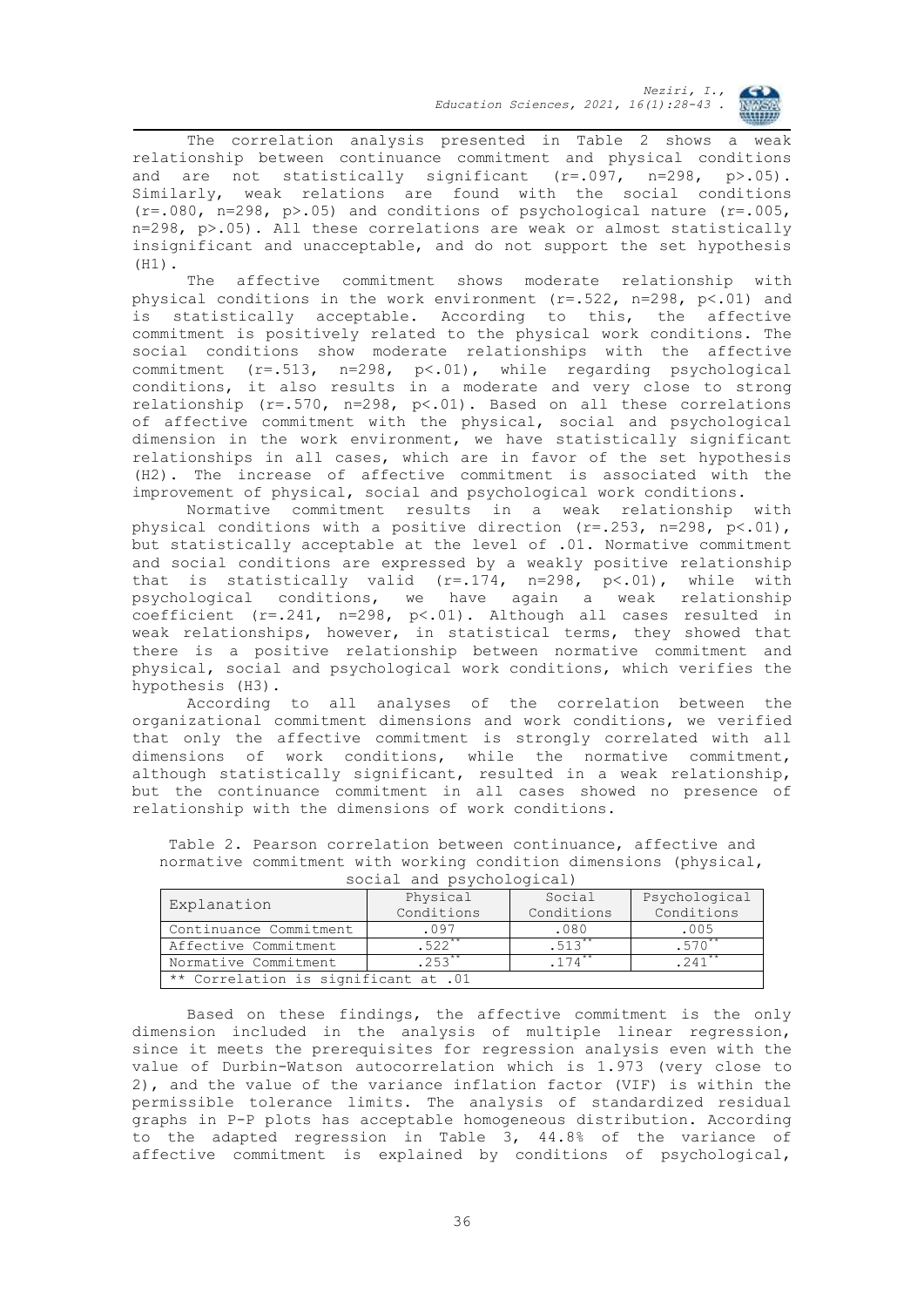physical and social nature  $(R^2 = .448, F(3.294) = 81.248, p < 0.01)$ . Physical conditions of statistical significance explain the extent of affective commitment (β=.333, p<.001), while secondly the extent of affective commitment is explained (β=.295, p<.001) by psychological conditions, and the social conditions, statistically valid as well  $(\beta = .217)$ , p<.001) explain the predicted variable, but less than the other two dimensions (Table 4). According to this analysis, we partially verify the set hypothesis, respectively, only in the dimension of affective commitment, but not in the other dimensions. Affective commitment is more related and explained by the conditions in the work environment, namely, the physical, then the psychological and social conditions.

Table 3. The general model of affective commitment by physical, social and psychological conditions at work **<sup>b</sup>**

|                                             |                                                                          | R      | Adjusted R | Std. Error of the |               |  |  |
|---------------------------------------------|--------------------------------------------------------------------------|--------|------------|-------------------|---------------|--|--|
| Model                                       |                                                                          | Square | Square     | Estimate          | Durbin-Watson |  |  |
|                                             | .673 <sup>a</sup>                                                        | .453   | .448       | 6.11832           | 1.973         |  |  |
|                                             | a. Predictors: (Constant), physical, social and psychological conditions |        |            |                   |               |  |  |
| b. Dependent variable: Affective commitment |                                                                          |        |            |                   |               |  |  |

Table 4. Prediction of organizational commitment by work environment conditions **<sup>a</sup>**

|       |                                             | Non-standardized |          | Standardized |       |      | Collinearity |       |
|-------|---------------------------------------------|------------------|----------|--------------|-------|------|--------------|-------|
| Model |                                             | coefficients     |          | coefficients |       | Sig. | statistics   |       |
|       |                                             |                  | Standard |              |       |      | Toleran      |       |
|       |                                             | B                | error    | Beta         |       |      | ce.          | VTF   |
|       | (Constant)                                  | 18.909           | 1.964    |              | 9.626 | .000 |              |       |
|       | Physical                                    | .245             | .035     | .333         | 7.019 | .000 | .828         | 1.208 |
|       | Social                                      | .321             | .084     | .217         | 3.838 | .000 | .584         | 1.713 |
|       | Psychological                               | .393             | .078     | .295         | 5.046 | .000 | .543         | 1.843 |
|       | a. Dependent variable: Affective commitment |                  |          |              |       |      |              |       |

# **6. CONCLUSION AND RECOMMENDATIONS**

In our examinations, an in-depth data analysis was performed in terms of the three dimensions of organizational commitment (continuance, affective and normative commitment) and the three dimensions of work conditions (physical, social and psychological). Based on the findings, it was verified that the continuance commitment did not have a valid relationship with any of the conditions' dimensions, such as physical, social and psychological, which resulted in very weak relationships. According to the study of Maqsood (2011) by the National Institute of Psychology, due to the structure of continuance commitment, it has no relationship with the conditions of physical nature [29]. However, she obtained results which explain the continuance commitment with 8% in terms of psychological conditions. In this regard, the results of our study differ from her study. Lai and his coworkers found that the psychological climate had an impact on the continuance commitment, through the beta value that enabled the prediction of this dimension of commitment by 27% [26]. Again, this contradicts our findings regarding this dimension. Continuance commitment, in total, is more focused on the personal desire to continue working in the organization. Remaining at work is as a result of professional benefits, lack of alternatives, calculation of personal and professional cost and personal investment [59]. Likewise, according to Allen and Meyer (1997), considering personal loss in case of leaving the organization, the nature of physical, social and psychological conditions does not have any significant impact in this dimension, since these aspects are mainly related to the physical nature of the work environment, the nature of the social environment in relation to coworkers and supervisors, and the nature of the psychological climate in relation to peer support [35]. Personal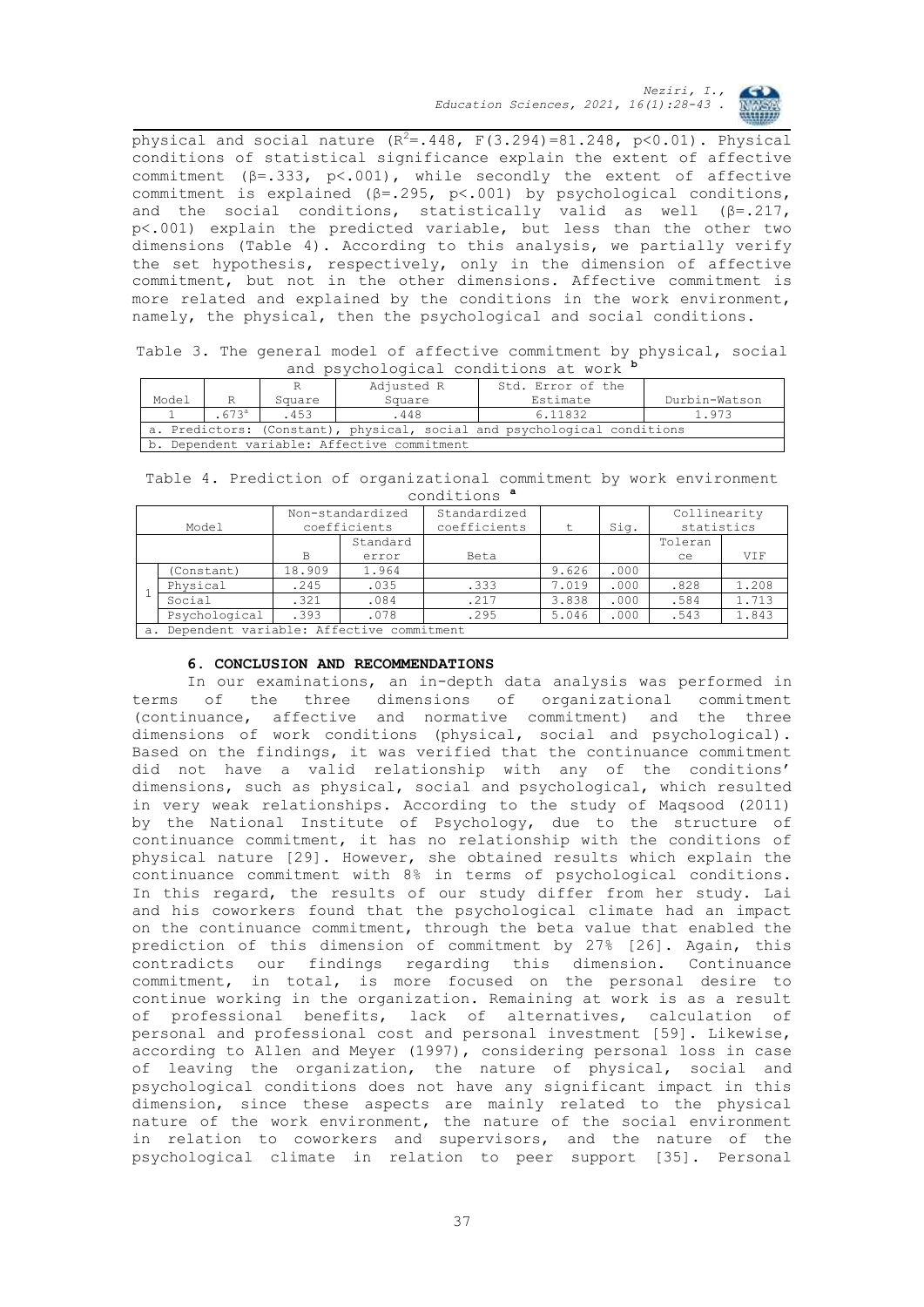

sacrifice was part of continuance commitment, therefore when it comes to workplace conditions, we do not find any significant assessment in this dimension of commitment. The continuance commitment is more related to personal investment and career, with gained skills and benefits, which imply a personal cost [47 and 59].

In a qualitative research conducted by the author of this paper in 2013, mainly on the continuance commitment and social climate in the work environment, the role of conditions in this dimension of commitment has resulted as significant, therefore in these findings and conclusions we have no support for our weak results on the relationship between working conditions and organizational commitment [44]. Finster (2013), also points out that school (physical) conditions, mutual trust and peer (social) cohesion, result in strong intentions to remain in the teaching profession and that changing of job is associated by dissatisfaction with school and numerous organizational conditions [31].

Regarding the organizational commitment dimensions, the affective dimension stays strongly related to all work conditions, with a significant positive relationship. First, with the climate of psychological work conditions, then with the physical and social ones. 22.44% of the affective commitment dimension is explained by physical, social and psychological conditions. The increase of affective commitment is associated with the improvement of physical, social and psychological conditions in the work environment. This finding is in line with many other similar studies, starting with the Yale University study (2010), which found positive emotional relationship of work commitment and good peer relationships or good relationships with supervisors [11]. Affective involvement at work and commitment to teaching was found in relation to working in groups with colleagues. This shows that the treatment by supervisors though leadership styles have high impact on this dimension of teacher commitment. Trust, mutual respect, and peer support, such as the psychological and social environment of the organization, contribute to the development of shared values, as part of the affective commitment dimension. The study of Fiore (2004), which emphasizes that the lack of support from managers/leaders present a tendency to leave the job, supports our study regarding this finding [16 and 25]. The employee's sense of loyalty to the organization is part of the affective commitment and has also been tested in our study. [30], reports that work conditions provide a high level of loyalty and commitment of teachers to their work or profession and this is closely related to the work environment. Alsiewi (2014), in a study with 150 teachers, has also found a relationship between physical conditions at work and affective commitment, where, according to him, payment for the work performed, safety and various compensations or benefits are important [1]. He also obtained another result in support of our study, where he emphasizes that professional support from colleagues is strongly related to affective commitment. Likewise, Saeidipour (2013), found significant positive relationship between affective commitment and psychological climate at work, referring to communication and feedback within the organization [50]. Organizational affective commitment is explained by 44.8% of the work environment conditions according to the study of [29]. This finding is similar to the finding of our study in the prediction extent. John and Taylor (1999), found that 20% of the organizational commitment variance is explained by the work conditions, highlighting the positive relationships between coworkers and teacher commitment at work [23]. McDaniel's (1992) made a similar conclusion to this study, finding that 13% of teacher commitment to work is related to support, defining it as teacher behavior [32]. He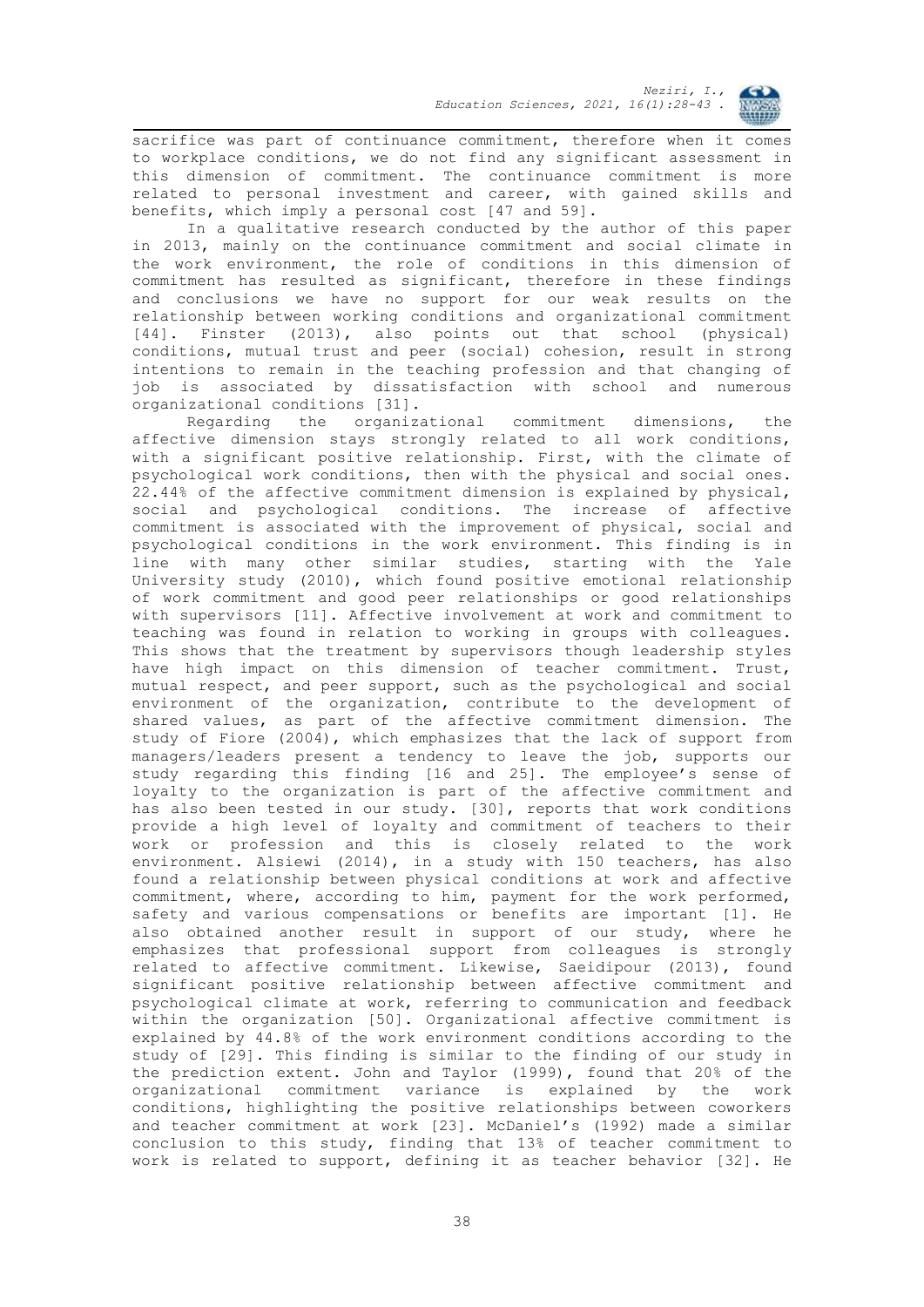found that teachers working in a work environment which provides psychological and social support reported a higher positive level of commitment to their institution. Similarly, in the study of Neziri (2013) in higher education institutions in Macedonia, a strong positive relationship was found between social conditions in the work environment, such as psychological support, timely information, respect of rights, relationships with coworkers and supervisors, and organizational commitment [43]. Bahman (2013) also found positive correlation of mutual communication within the organization, feedback or criticism and normative commitment in 300 teachers [51]. The relationship of this dimension of commitment and work conditions, as in other studies, turns out not to be much influenced, since it is more about the moral (ethical) duty of the employee towards the organization [65, 67 and 68]. It includes the feeling of duty that may come from various personal and social sources. According to Williams (2004), normative commitment relates to friends, colleagues in the workplace and represents a social moral aspect and that, according to Wiener (1982), the feeling of duty is natural since the organization has raised up the employee in the society. This type of commitment occurs when the employee feels a sense of obligation towards his job, not being much influenced by other options [34].

Improved conditions in the work environment are necessary for teachers to be more dedicated in carrying out their work tasks. Providing more adequate physical conditions in the educational sector is needed, just as maintaining and creating a social climate within the staff and improve the psychological climate, relations with supervisors, giving appropriate praise and rewards, increasing psychological support or support for a higher level of organizational commitment. Strategies can be drafted by university leaders to further enhance the physical, social and psychological conditions, to have a higher level of affective involvement of staff at work, harmonization of goals and sacrifice for the sake of work.

### **CONFLICT OF INTEREST**

The author declared no conflict of interest.

#### **FINANCIAL DISCLOSURE**

The author declares that this study has received no financial support.

#### **DECLARATION OF ETHICAL STANDARDS**

The author of this article declares that the materials and methods used in this study do not require ethical committee permission and/or legal-special permission.

#### **REFERENCES**

- [1] Alsiewi, A.M. and Syed, O.S., (2014). Factors that influence Affective Commitment to teaching in Libya. IOSR Journal of Business and Management (IOSR-JBM), 16(2):37-46.
- [2] Alyx, E.K. and Janet, L.K., (2009). Does social support source and type differently affect workplace stress in a manufacturing sample? Annual Conference of the Society for Industrial and Organizational Psychology, New Orleans, Louisiana.
- [3] Allen, N.J. and Meyer, J.P., (1990). The measurement and antecedents of affective, continuance and normative commitment to the organization. Journal of Occupational Psychology, 63:1- 18.
- [4] Anderson, C.M. and Martin, M.M., (1995). The effects of communication motives, interaction involvement, and loneliness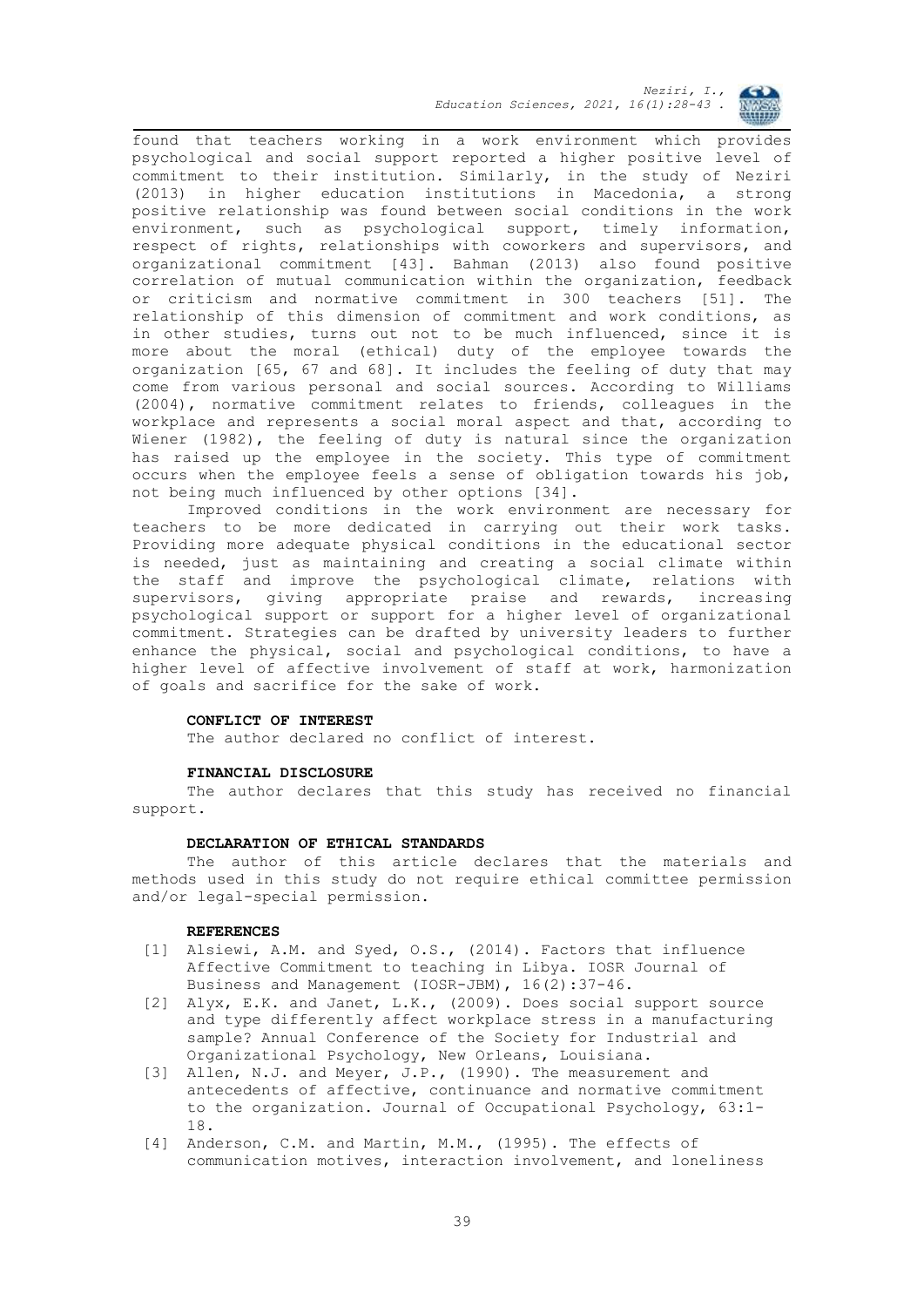on satisfaction: A model of small groups. Small Group Research, 26:118-137.

- [5] Costello, A.B. and Osborne, J.W., (2005). Best practices in exploratory factor analysis: four recommendations for getting the most from your analysis. Practical Assessment, Research & Evaluation, 10(7):1-9.
- [6] Becker, B.E. and Huselid, M.A., (1998). High performance work systems and firm performance: a synthesis of research and managerial implications. Research in Personnel and Human Resources Management, 16:53-101.
- [7] Brill, M., (1992). Workspace Design and Productivity. Healthcare Forum, 35(5):22-43.
- [8] Buchanan II, B., (1974). Building organizational commitment: The socialization of managers in work organizations. Administrative Science Quarterly, 19.
- [9] Cohen, A., (2003). Multiple commitments in the worjolace: an integrative approach. Mahwah, Erlbaum Assocites: Lawrence.
- [10] Cohen, S. and Wills, T.A., (1985). Stress, social support, and the buffering hypothesis. Psychol. Bull, 98:310-57.
- [11] Commitment at Yale University, (2010). Retrieved April 20, 2010, from, http://opa.yale.edu/news/article.aspx?id=6459.
- [12] Demet, L., (2012). Impact of workplace quality on employee's productivity: case study of a Bank in Turkey. Journal of Business, Economics & Finance, 1(1):38-49
- [13] Evans, G.W. and Cohen, S., (1987). Environmental stress. In D. Stokols & I. Altman, Eds, Handbook of Environmental Psychology. New York: Wiley, 571-610.
- [14] Fenlason, K.J. and Beehr, T.A., (1994). Social support and occupational stress: Effects of talking to others. Journal of Organizational Behavior, 15(2):157-175.
- [15] Figen, E. and Tatjana, A., (2011). Occupational stress of teachers: a comparative study between Turkey and Macedonia. International Journal of Humanities and Social Science, 1(7):59- 65.
- [16] Fiore, D.J., (2004). Introduction to educational administration: Standards, theories, and practice. Larchmont, NY: Eye on Education.
- [17] Grandjean, E., (?). Fitting the Task to the Man: An Ergonomic Approach. Taylor and Francis, London.
- [18] Gül, H., (2002). Örgütsel bağlılık yaklaşımlarının mukayesesi ve değerlendirmesi, Ege Akademik Bakış. Cilt: 2(1) (In Turkish).
- [19] Hall, D.T., Schneider, B., and Nygren, H.T., (1970). Personal factors in organizational identification. Administrative Science Quarterly 15(2):176-190.
- [20] Hilgerman, R., (1998). Communication satisfaction, goal setting, job satisfaction, concretive control, and effectiveness in self managed teams. Dissertation Abstracts International, 59:1661.
- [21] Ugboro, I.O., (2006). Organizational commitment, job redesign, employee empowerment and intent to quit among survivors of restructuring and downsizing, A &T: North Carolina. https://scholar.google.com/citations?user=kWIdSZYAAAAJ&hl=en.
- [22] Jaros, S., (2007). Meyer and Allen model of organizational commitment: measurement issues. The Icfai University Press, VI(4).
- [23] John, M.C. and Taylor, W.T., (1999). Leadership style, school climate and the institutional commitment of teachers. International Forum (InFo), 2(1):25-57.
- [24] Kahn, W.A., (1998). Relational systems at work. Research in Organizational Behavior, 20:39-76.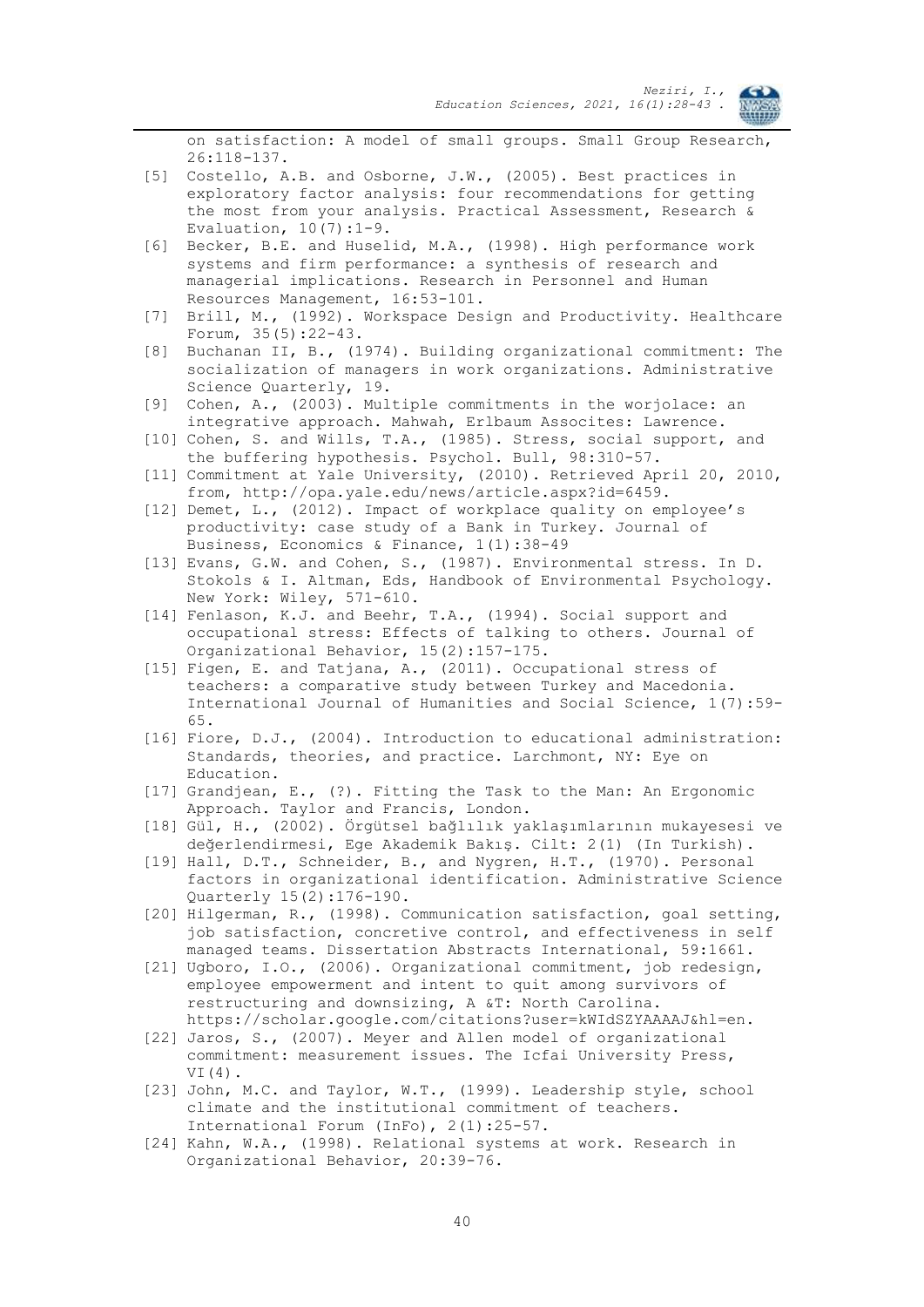

- [25] Kruse, S., Louis, K.S. and Bryk, A., (1995). An emerging framework for analyzing school-based professional community. In K.S. Louis & S.D. Kruse (Eds.). Professionalism and community: Perspectives on reforming urban schools. Thousand Oaks, CA:Corwin.
- [26] Lai, T., Luen, W., Chai, L., and Lin, L., (2014). School principal leadership styles and teacher organizational commitment among performing schools. 5th International Conference on Business and Economic research (5th ICBER 2014) Proceeding. ISBN: 978-967-5705-13-7.
- [27] Lars, F., et al. (2014). Working environment and productivity. A register-based analysis of Nordic enterprises. TemaNord 2014:546
- [28] Lim, V., (1996). Job insecurity and its outcomes: Moderating effects of work-based and nonwork-based social support. Human Relations, 49(2):171-194.
- [29] Lindorff, M., (2005). Determinants of received social support: Who gives what to managers? Journal of Social and Personal Relationships, 22(3):323-337.
- [30] Maqsood, A., (2011). Work environment, burnout, organizational commitment, and role of personal variables as moderators. National Institute of Psychology, center of excellence quaid-iazam university, Islamabad.
- [31] Mart, C.T., (2013). Commitment to school and students. International Journal of Academic Research in Business and Social Sciences, 3(1):336-340.
- [32] Matthew, P.F., (2013). Teachers' job satisfaction, organizational commitment, turnover intentions, and actual turnover: a secondary analysis using an integrative structural equation modeling approach. University of Washington.
- [33] McDaniel, A.K., (1992). A comparison of elementary and secondary schools with respect to levels of conflict, conflict resolution behaviors, teacher commitment, and organizational climate. Dissertation Abstracts International Item: 53/07.
- [34] McGuire, D. and McLaren, L., (2007). The Impact of physical environment on employee commitment in call centers: the mediating role of employee well-being. Presented at the Academy of Human Resource Development Conference, Indianapolis, Indiana, 1st- 4th March. Accessed from: http://eresearch.qmu.ac.uk/334/ (March, 2015).
- [35] Meyer, J.P. and Allen, N.J., (1991). A three-component conceptualization of organizational commitment. Human Resource Management Review, 1:61-89.
- [36] Meyer, J.P. and Allen, N.J., (1997). Commitment in workspace. Thousand Oaks, CA: Sage.
- [37] Meyer, J.P., Allen, N.J., and Smith, C.A., (1993). Commitment to organizations and occupations: Extensions and tests of a threecomponent conceptualization. Journal of Applied Psychology, 78:538-551.
- [38] Meyer, J.P., David, J.S., Lynne, H., and Laryssa, T., (2002). Affective, continuance, and normative commitment to the organization: a meta-analysis of antecedents, correlates, and consequences. Journal of Vocational Behavior 61:20–52.
- [39] Meyer, J.P., David, J.S., Lynne, H., and Laryssa, T., (2002). Affective, continuance, and normative commitment to the organization: a meta-analysis of antecedents, correlates, and consequences. Journal of Vocational Behavior 61:20–52.
- [40] Meyer, J.P., Stanley, D.J., Herscovitch, L., and Topolnytsky, L., (2002). Affective, continuance, and normative commitment to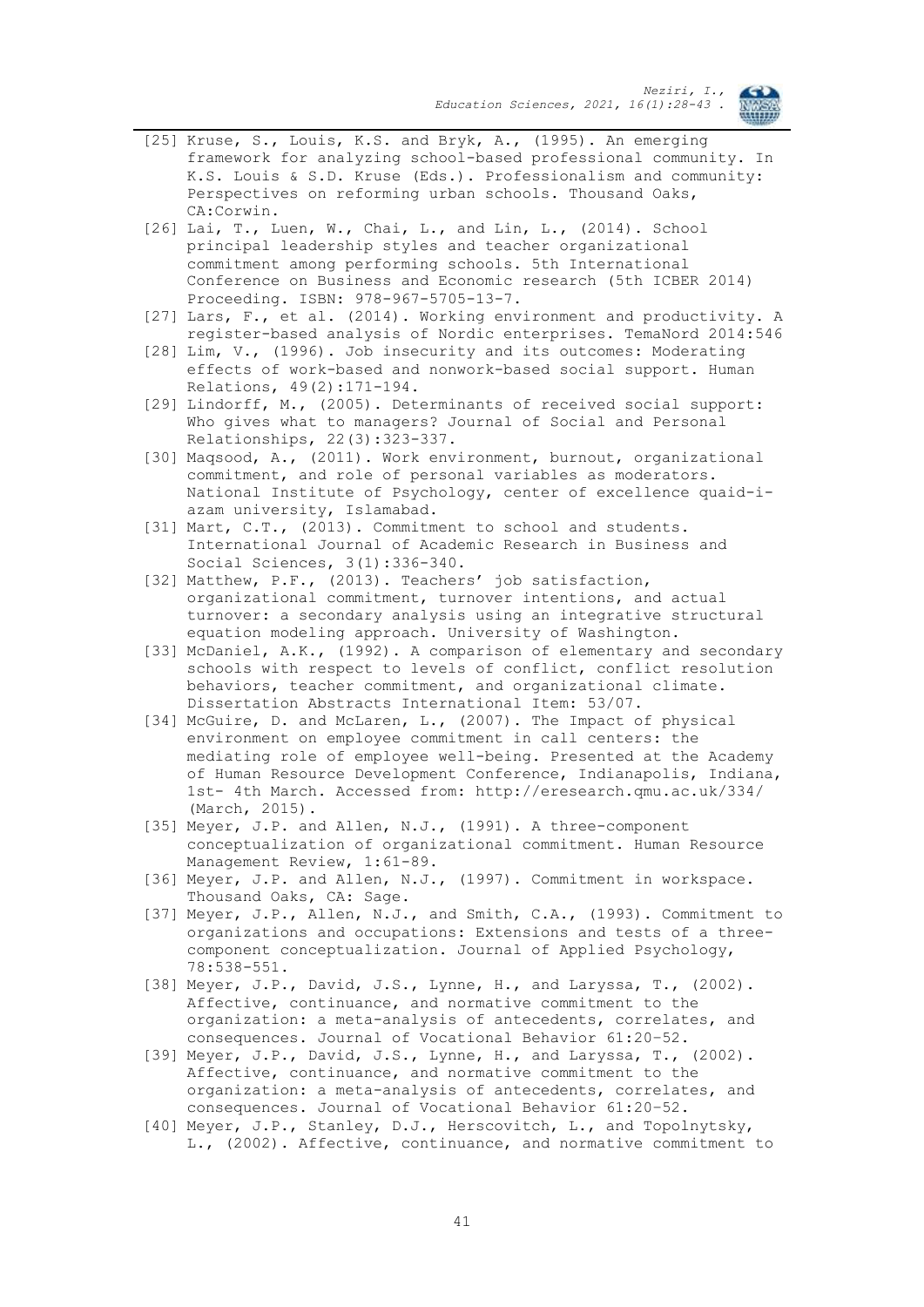the organization: A meta-analysis of antecedents, correlates,

- and consequences. Journal of Vocational Behavior, 61:20-52. [41] Miller, H.E. and Terborg, J.R., (1979). Job attitudes of fulland part-time employees. Journal of Applied Psychology, 64:380– 386.
- [42] Moos, R., (1994). Work environment scale manual. Palo Alto, CA: Consulting Psychologist's Press.
- [43] Mowday, R.T., Steers, R.M., and Porter, L.W., (1979). The Measurement of organizational commitment. Journal of Vocational Behavior, 14:224-247.
- [44]Neziri, I., (2013). Klima sociale në mjedisin e punës dhe zotimi i punëtorëve ndaj organizatës, Filosophica. Universiteti Shtetëror i Tetovës, R. Maqedoni.
- [45] Neziri, I., (2015). Përkushtimi organizativ. Cilësia e raporteve sociale në mjedisin e punës dhe përkushtimi i vazhdueshëm në punë. Revista e studimeve cilësore në psikologji 1, Departamenti i psikologjisë dhe pedagogjisë, Fakulteti i Shkencave Sociale, Universiteti i Tiranës, 1(1):35-47.
- [46] Noe, R.A., Hollenbeck, J.R., Gerhart, B., and Wright, P.M., (2011). Manajemen Sumber Daya Manusia, Mencapai Keunggulan Bersaing, 2(6).
- [47] Pheasant, S., (1991). Ergonomics, Work and Health. The MacMillan Press, London.
- [48] Ram, P. and Prabhakar, G., (2011). The role of employee engagement in work-related outcomes, Interdisciplinary Journal of Research in Business, 1(3):47-61.
- [49] Reichers, A.E., (1985). A review and reconceptualization of organizational commitment, Academy of Management Review, 10:465- 476.
- [50] Robbins, S.P. and Judge, T.A., (2012). Essentials of organizational behavior (11th ed.). Upper Saddle River, NJ: Prentice Hall.
- [51] Saeidipour, B., (2013). A study on the effect of organizational climate on organizational commitment: A case study of educational system. Management Science Letters 3:181–194.
- [52] Sarmawa, I., Suryani, N., and Riana, I., (2015). Commitment and competency as an organizational citizenship behaviour predictor and its effect on the performance. International Journal of Economics, Commerce and Management United Kingdom III(1).
- [53] Stallworth, J.O.E. and Kleiner, B.H., (1996). Recent developments in office design. Journal of Facilities, 14(1/2):34-42.
- [54] Statt, D.A., (1994). Psychology and the world of work. Washington Square, NY: New York University Press.
- [55] Sutherland, V. and Cooper, C.L., (1990). Understanding stress: A psychological perspective for health professionals. London: Chapman and Hall Publishing.
- [56] Sheldon, M., (1971). Investments and involvements as mechanisms producing commitment to the organization. Administrative Science Quarterly, 16:143-150.
- [57] Thoits, P.A., (2011). Mechanisms Linking Social Ties and Support to Physical and Mental Health. Journal of Health and Social Behavior, 52(2):145-61.
- [58] Uchino, B.N., (2004). Social support and physical health: Understanding the health consequences of our relationships. New Haven, CT: Yale University Press.
- [59] van Dick, R. and Ullrich, J., (2013). Identification und Commitment. In W. Sarges (Hrsg.). Management diagnostic, 349- 354.